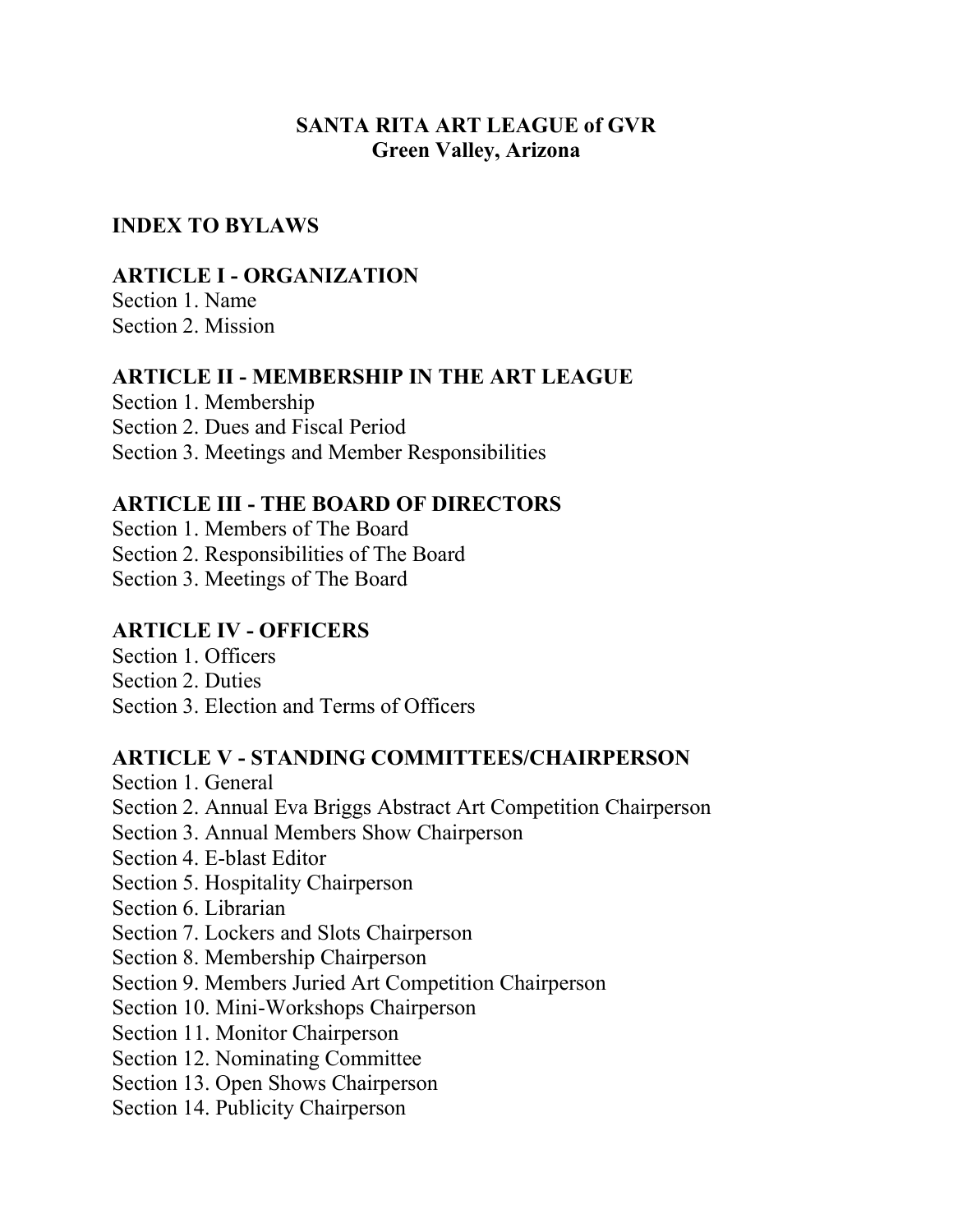Section 15. Special Interest Groups Section 16. Studio Coordinator Section 17. Webmaster/Calendar

#### **ARTICLE VI - MAJOR DONATIONS**

#### **ARTICLE VII - AUTHORITY OF AND AMENDMENTS TO THESE BYLAWS**

## **ARTICLE VIII - DISSOLUTION OF THE LEAGUE CERTIFICATION**

#### **SANTA RITA ART LEAGUE of GVR Green Valley, Arizona BYLAWS**

#### **ARTICLE I. ORGANIZATION**

#### **SECTION 1. Name**

The name of this non–profit organization is "THE SANTA RITA ART LEAGUE of GVR" of Green Valley, Arizona, referred to herein as "The League," or "League."

#### **SECTION 2. Mission**

The mission of The League is to promote an awareness, appreciation, and development of talent for all two-dimensional fine art forms.

#### **ARTICLE II. MEMBERSHIP IN THE LEAGUE**

#### **SECTION 1. Membership**

Members are persons who desire to actively support the mission of The League by participating in meetings and activities. Members may be amateur or professional. Members are required to pay dues annually to maintain membership. Members have the right to:

- a. Vote for officers and Bylaw changes at Official General Meetings
- b. Hold office
- c. Participate in all activities of The League
- d. Receive E-Blasts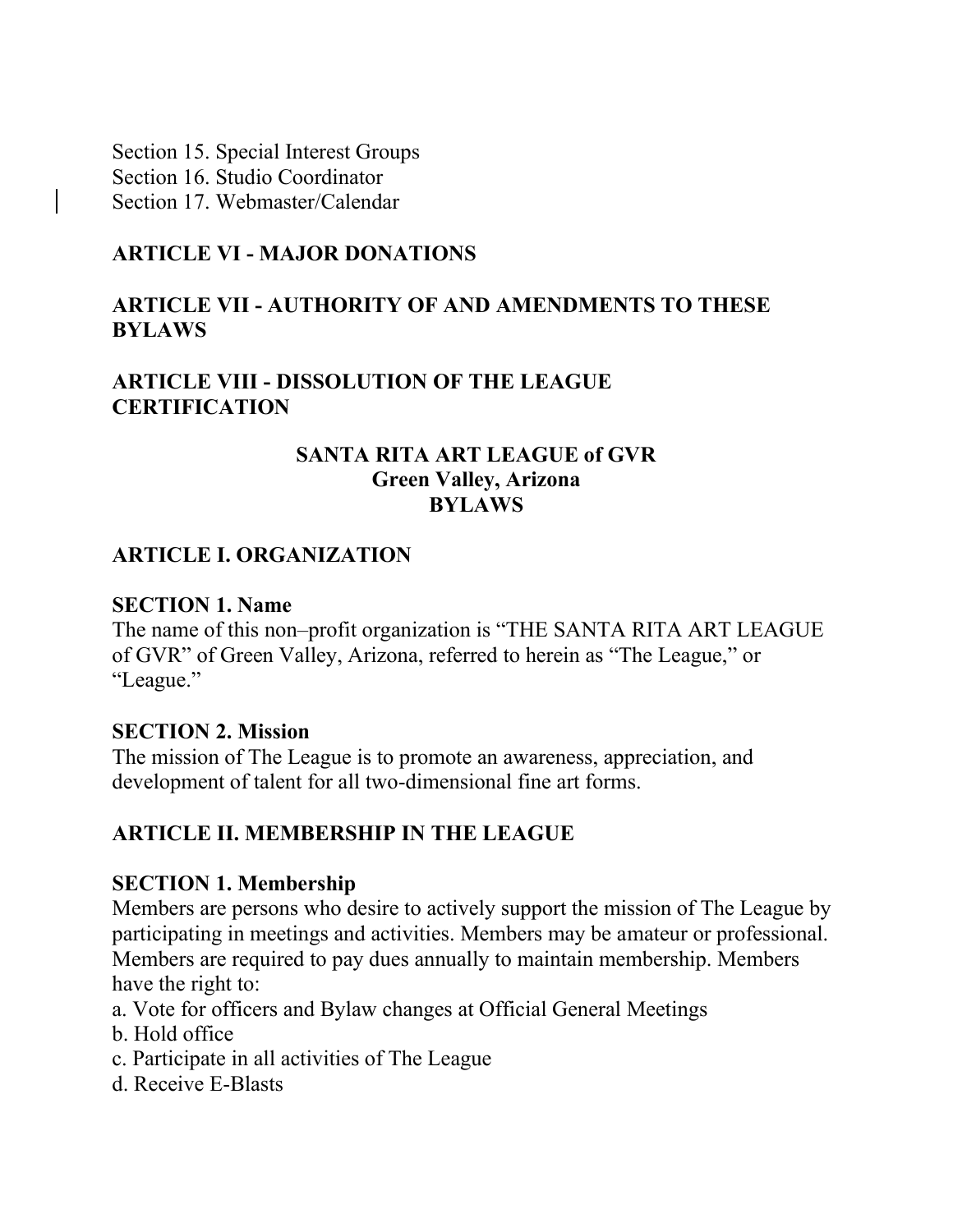Any GVR (Green Valley Recreation, Inc.) member or tenant in good standing may become a Member by completing a membership application and paying annual dues. Membership terminates by request or failure to pay dues. An eligible guest must live outside a 20-mile radius of the GVR boundaries. (The League may grant guest privileges at their own discretion, as long as the guests are eligible GVR guests. According to GVR regulations, the League may not grant honorary membership or the equivalent to anyone not a GVR member). All Members and guests shall abide by published GVR rules and regulations and the GVR Member Code of Conduct. A guest with GVR privileges may attend two monthly meetings without joining the League.

## **SECTION 2. Dues and Fiscal Period**

a. The fiscal year shall be January 1 to December 31. A year-end financial statement shall be filed with GVR by The League on or before January 17 each year.

b. Annual dues shall be determined by the Board of Directors, subject to approval of the membership.

c. Annual dues are due and payable before December 31 each year and cover the period January 1 to December 31.

# **SECTION 3. Meetings and Member Responsibilities**

Members may attend monthly General Meetings through the year. Routine business will be conducted by the Board of Directors. An Official Meeting will only be conducted if there is business to be transacted, such as election of Officers or approval of changes to the Bylaws. Fifteen percent (15%) of the membership constitutes a quorum for the transaction of business at any Official Meeting. Each Member shall have one (1) vote. Official meetings may be called by The League President, at the discretion of The Board, when necessary or upon petition of twenty percent of Members. If possible, each Member should be notified at least two weeks before Official meetings. The notice will include the purpose, time, and place of the Official Meeting.

# **ARTICLE III. THE BOARD OF DIRECTORS**

# **SECTION 1. Members of The Board**

The Board of Directors shall consist of the elected Officers and shall be referred to herein as "The Board." The Officers consisting of President, First Vice-President, Second Vice-President, Secretary, and Treasurer are proposed by the Nominating Committee and approved by the Members.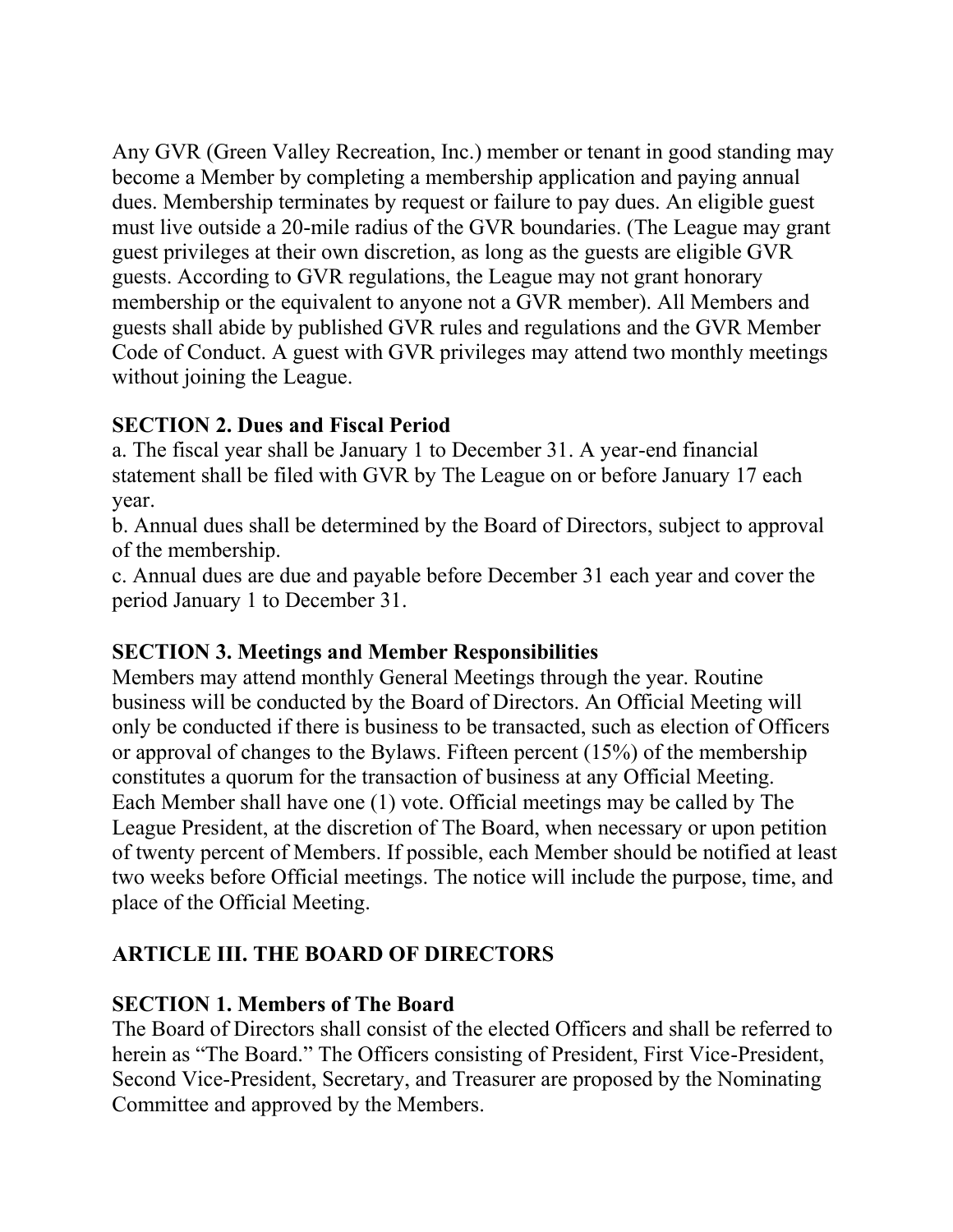The Nominating Committee shall consist of the First Vice-President and at least two non-Board members. Each Board member should have a copy of and be familiar with these Bylaws and her/his assigned position description. The election of Board members will take place in November and new Officers will take office in January. See Article IV, Section 3 for Elections and Terms of Officers.

# **SECTION 2. Responsibilities of The Board**

The control and management of The League shall be vested in The Board. Specific responsibilities include:

a. Determine and publish The League's mission and set policies for its operation.

b. Develop plans and goals (short and long term) for The League.

c. Establish fiscal policy for The League, ensuring that there are financial controls and stability.

d. Ensure that a communication link is maintained with the members, GVR, and the community.

e. Ensure that the provisions of these Bylaws are followed or are updated to reflect changes.

f. Ensure that all activities of The League and its members shall be in accordance with the published Bylaws, Policies, and Code of Conduct of Green Valley Recreation, Inc.

g. Appoint any vacancy in the Officers caused by death, resignation, or disability.

h. Appoint additional chairpersons, as needed.

Every decision made by the majority of The Board present at any meeting held in which there is a quorum of The Board shall be deemed to be binding on the organization. Directors shall receive no compensation for their services. Since nonboard members cannot initiate a motion, they can ask a board member to propose one for them.

A majority of The Board is required to authorize any member of The Board to enter into any contract or execute any instrument in the name of The Board on behalf of The League. Unless so authorized by The Board, no Officer or any member shall have any power or authority to bind The League by any contract or agreement or to pledge its credit or to render it liable for any purpose or for any amount.

# **SECTION 3. Meetings of The Board**

The Board shall meet monthly, except when canceled by the President. Meetings will normally be conducted two weeks after the general meeting of members. A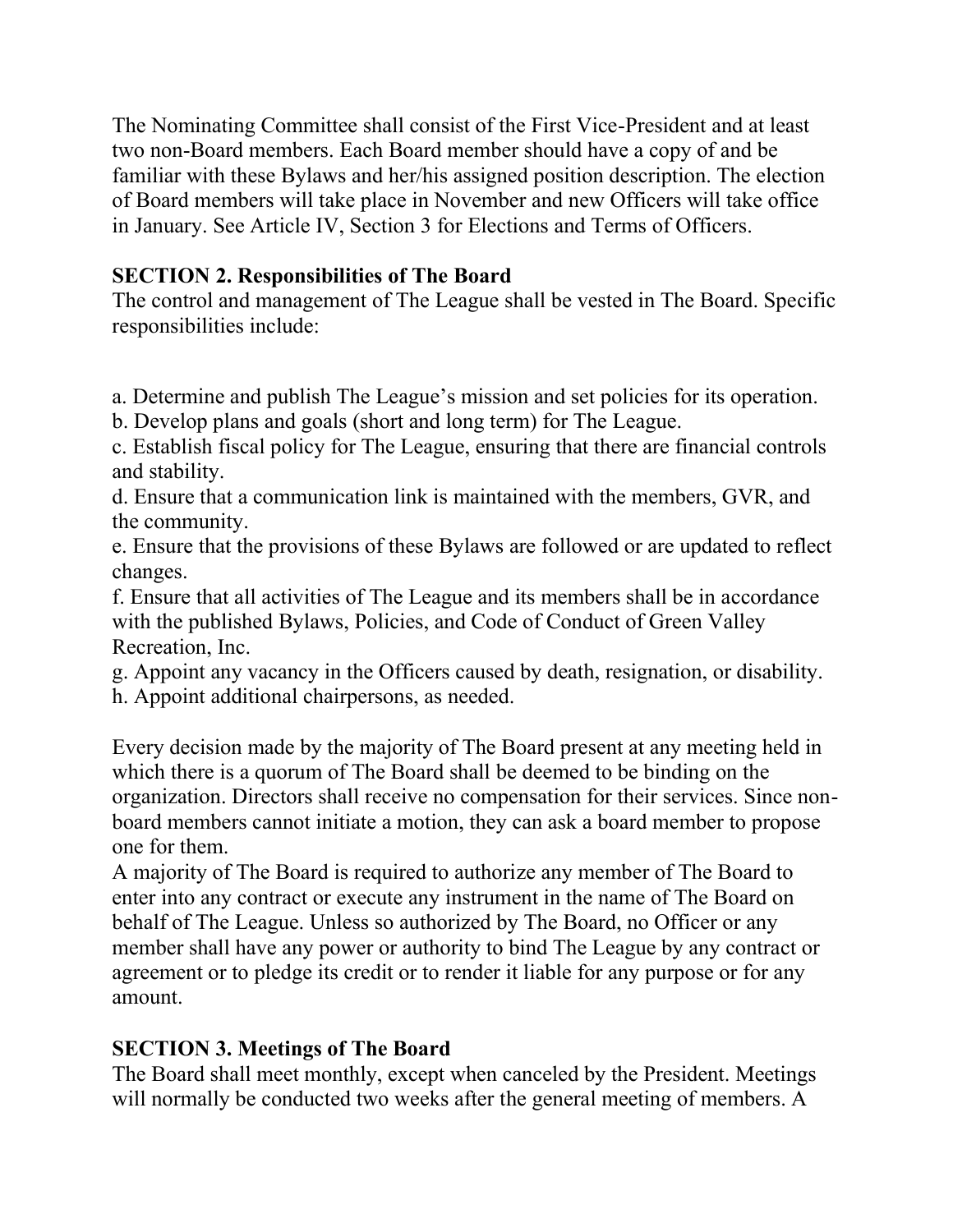predetermined time and place shall be established by the President with the consent of the majority of The Board present. A quorum shall consist of two-thirds (2/3's) of The Board members.

# **ARTICLE IV. OFFICERS**

### **SECTION 1. Officers**

The positions shall include: President, First Vice-President/Nominations Chair, Second Vice-President, Secretary, and Treasurer. A Nominating Committee, led by the First Vice-President, will prepare a slate of Officer Candidates prior to elections. Additional candidates may be nominated from the floor before the vote is conducted during the annual meeting of Members. If there is more than one candidate for a particular office, the vote will be conducted by secret ballot. The Nominating Committee will count the ballots.

## **SECTION 2. Duties**

#### **a. President**

The President shall provide leadership consistent with these Bylaws, policies, and rules of The League. The President shall, subject to the control of The Board, have all of the general powers and duties which are usually vested in the office of President. The President, or his or her representative, shall represent The League in community activities concerning the League. The President shall acquire a working knowledge of parliamentary procedures.

#### **b. First Vice-President/President Elect/Nominations Chair**

In the absence of the President, the First Vice-President shall perform all duties of the President; act as hostess/host for The League at regular meetings and special functions, and cooperate with the hospitality chair; count members present to determine if there is a quorum; select and chair the Nominating Committee; be responsible for GVR facility reservations; and perform other duties as may be assigned by the President. The First Vice-President agrees to serve as President of The League in the year immediately following his or her term as First Vice-President.

#### **c. Second Vice-President**

The Second Vice-President shall be the Program Chair and be responsible for the development of all programs of The League including arrangements for cameras, computers, projectors, tables, chairs, speaker podium, announcing system, and easels for General Meeting and demonstrations and workshop programs. In the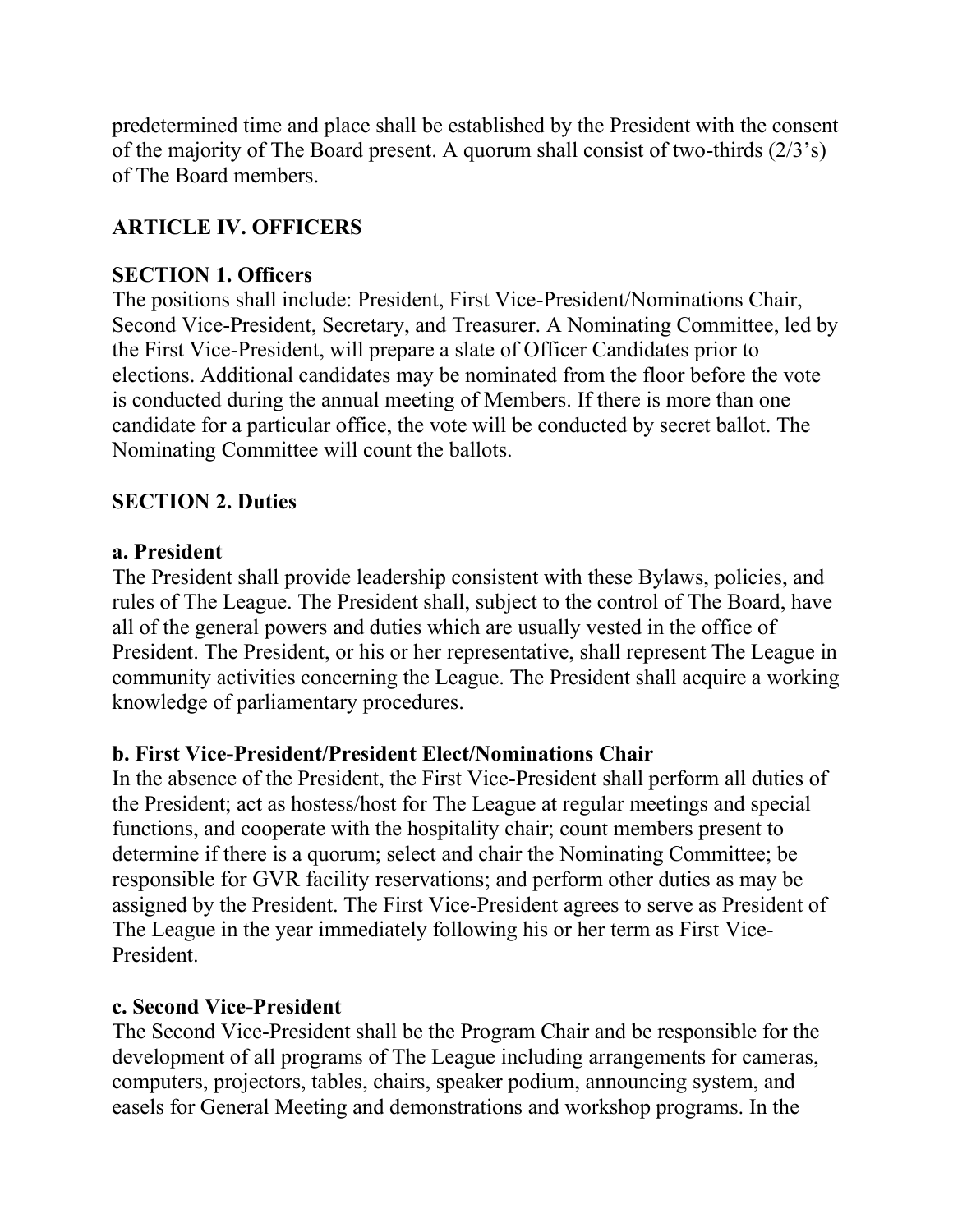absence of the President and the First Vice-President, the Second Vice-President performs duties of President.

### **d. Secretary**

The Secretary shall be responsible for recording, publishing, and distributing to Board members minutes of each meeting of The Board, and a brief summary of General Meetings if requested by The Board. The Secretary shall be in charge of maintaining a file of official documents, letters, and non-financial records; answer all correspondence; and read minutes of a previous meeting.

## **e. Treasurer**

The Treasurer shall arrange for a bank account in a bank approved by The Board and shall annually arrange with the bank the signing officers for The League. The Treasurer is responsible for: The League's funds; keeping full and accurate accounts of all receipts and disbursements in records belonging to The League; depositing all monies with such depositories as designated by The Board; providing written and verbal financial reports at each meeting of The Board and any members upon request; filing the year-end financial statement with GVR; and file IRS Form 990-N (e-Postcard). At the discretion of The Board, the financial records shall be reviewed by a person designated by The Board. The results of the audit or review shall be recorded in the minutes of the subsequent Board Meeting.

## **SECTION 3. Election and Terms of Officers**

The election of new Officers will be held in November. The present Officers will remain in office until January 1, at which time the new Officers will begin their term. Officers shall be elected for a term of one year. The President and the First and Second Vice-Presidents may be re-elected for up to 3 consecutive terms. There are no limits on the number of consecutive terms the Secretary and Treasurer may serve.

# **ARTICLE V. STANDING COMMITTEES/CHAIRPERSON**

# **SECTION 1. General**

Each chairperson below will select a sufficient number of members to carry out the responsibilities of her/his committee. A detailed description of each chairperson's responsibilities is available in a file or notebook in the Studio.

# **SECTION 2. Annual Eva Briggs Abstract Art Competition Chairperson**

Is responsible for organizing a committee and arranging all aspects of the "Annual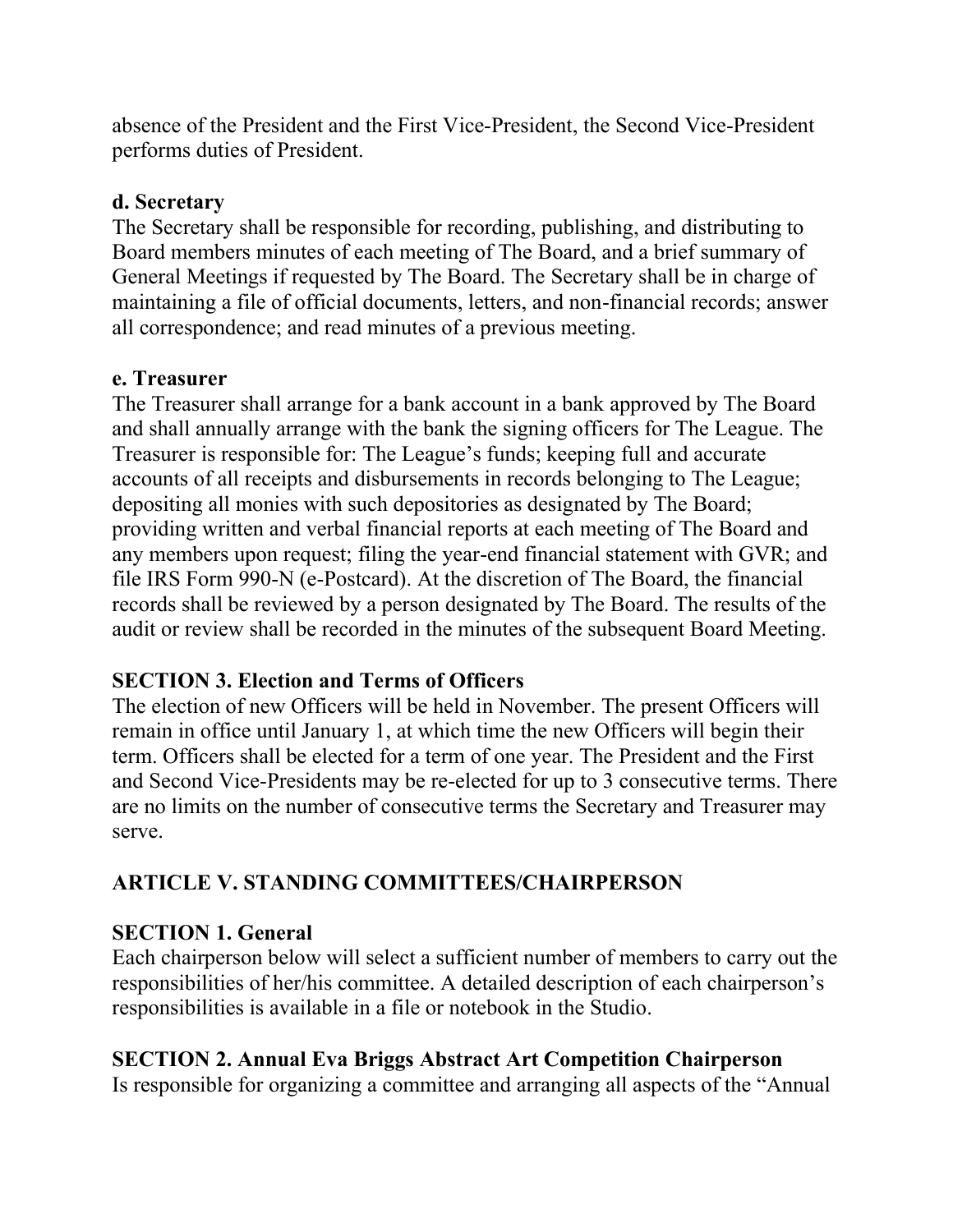Eva Briggs Art Competition," with approval of The Board.

# **SECTION 3. Annual Members Show Chairperson**

Is responsible for organizing a committee and arranging all aspects of the "Annual Members Show Competition" with the approval of The Board.

# **SECTION 4. E-blast Editor**

Is responsible for sending out requests for notices for bi-monthly E-blasts to The Board, Standing Committee Chairpersons, and Special Interest Groups Chairpersons, editing the information received, and distributing it to all members (via E-mail and slow mail for members without E-mail).

# **SECTION 5. Hospitality Chairperson**

Is responsible for the social hour at general meetings and any special function. This responsibility includes refreshments and clean up after League functions.

# **SECTION 6. Librarian**

Is responsible for the management of the physical library as well as the library database on The League's website.

## **SECTION 7. Lockers and Slots Chairperson**

Is responsible for managing Locker and Slot assignments and is the focal point for processing the applications, updating the relevant section of The League's website, collecting the yearly locker and slot fees, and keeping the locker and slot name tags current.

## **SECTION 8. Membership Chairperson**

Is responsible for registering guests, recruiting new members, renewing sustaining memberships, issuing name badges to new members, and keeping an accurate alphabetical directory of all members.

# **SECTION 9. Members Juried Art Competition Chairperson**

Is responsible for organizing a committee and arranging all aspects of the "Members Juried Art Competition," with the approval of The Board.

## **SECTION 10. Mini Workshops Chairperson**

Is responsible for securing member instructors, reserving class space, posting available free workshops to members, and acting as the communication link between members and instructors.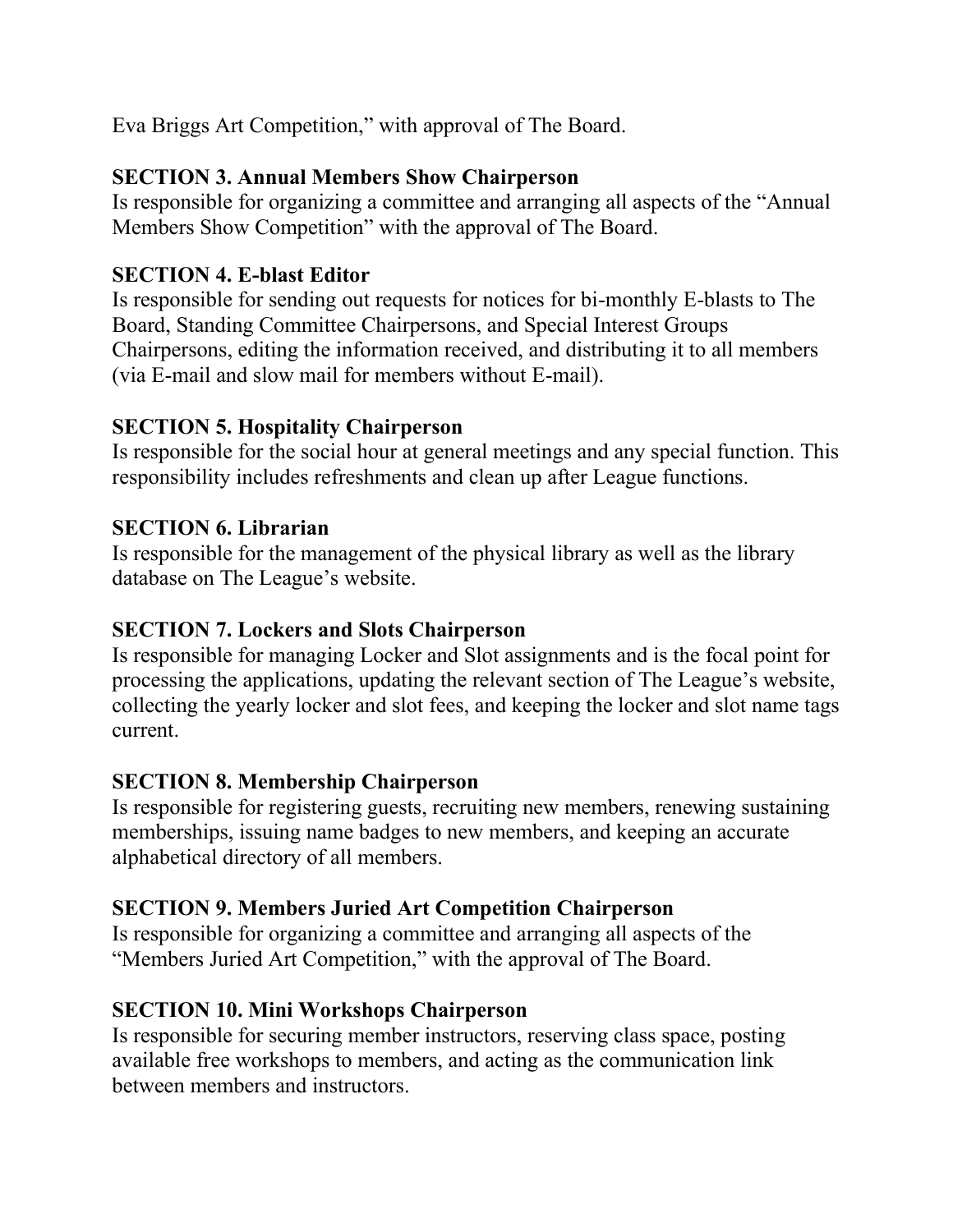## **SECTION 11. Monitor Chairperson**

Is responsible for being familiar with the "Monitor Instructions" and ensuring that members are trained accordingly. If there is no Monitor present, the Studio cannot be open**.**

## **SECTION 12. Nominating Committee**

A Nominating Committee shall be formed by the First Vice-President and shall meet as needed during the year to propose a slate of Officers.

#### **SECTION 13. Open Shows Chairperson**

Is responsible for planning and implementing The League's Open Shows.

#### **SECTION 14. Publicity Chairperson**

Is responsible for arranging for all publicity for The League, such as: preparing notices for the *Green Valley News and Sun,* preparing publicity for special events sponsored by The League, and placing articles in relevant communication publications.

#### **SECTION 15. Special Interest Groups**

May form and continue as long as there is interest and leadership. Leadership is selected from or by the group. The leaders may participate in Board meetings to address concerns as related to their groups.

#### **SECTION 16. Studio Coordinator**

Is responsible for the smooth functioning of the Studio, ensuring the equipment and supplies are sufficient for the members' use.

#### **SECTION 17. Webmaster/Calendar**

Is responsible for developing and maintaining the website with current information as provided to him or her by Officers, committee chairs and members of the League.

## **ARTICLE VI. MAJOR DONATIONS**

Major Donations to The League of value greater than \$100 must be approved by The Board.

## **ARTICLE VII. AUTHORITY OF AND AMENDMENTS TO THESE BYLAWS**

These Bylaws will be the governing document for the organization and operation